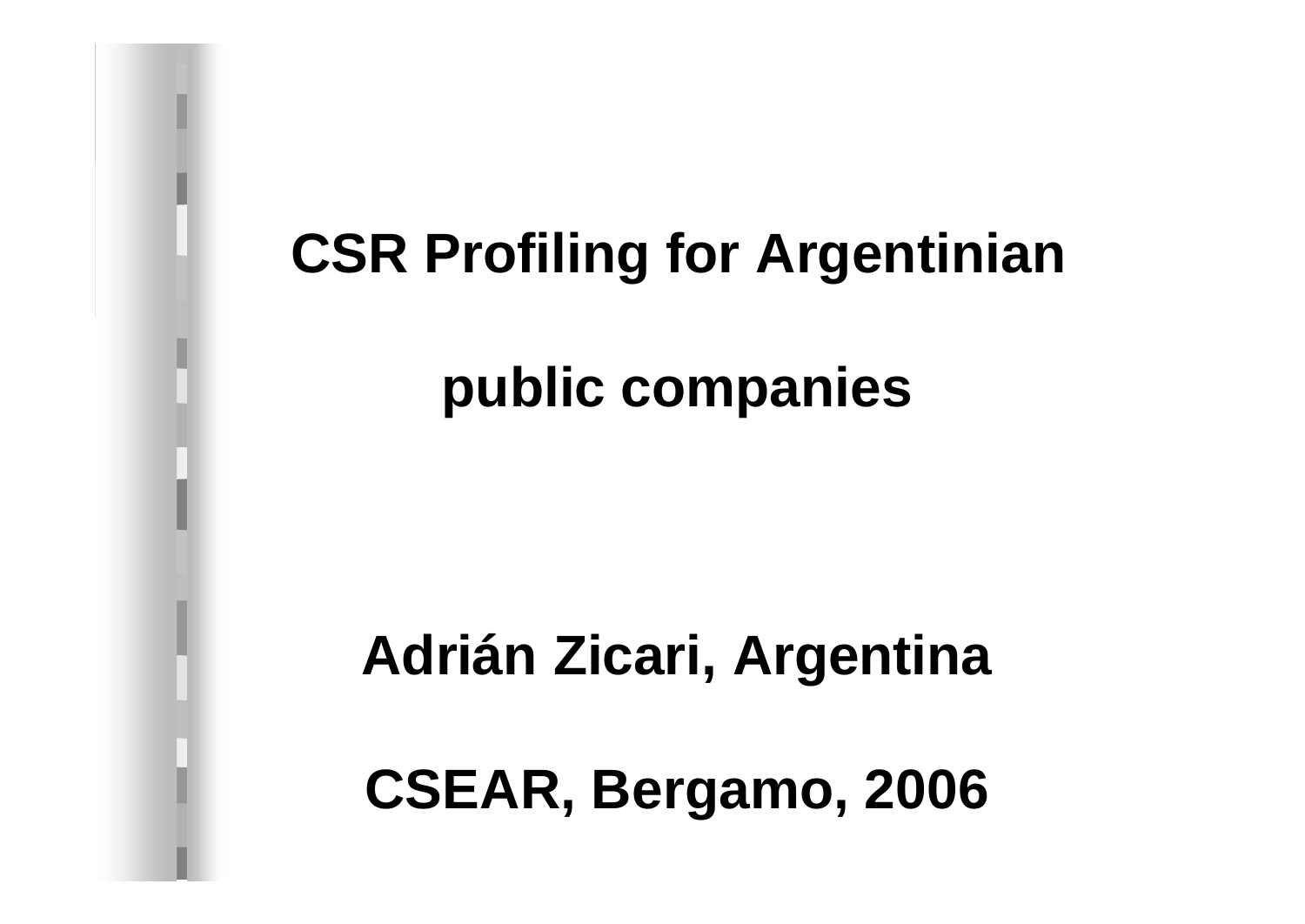## **Introduction**

**We intend to:** 

•**Measure the Corporate Social Responsibility (CSR) profile of Argentinian companies**

•**Identify the basic issues needed in order to develop a Sustainable Index for the Argentinian capital market**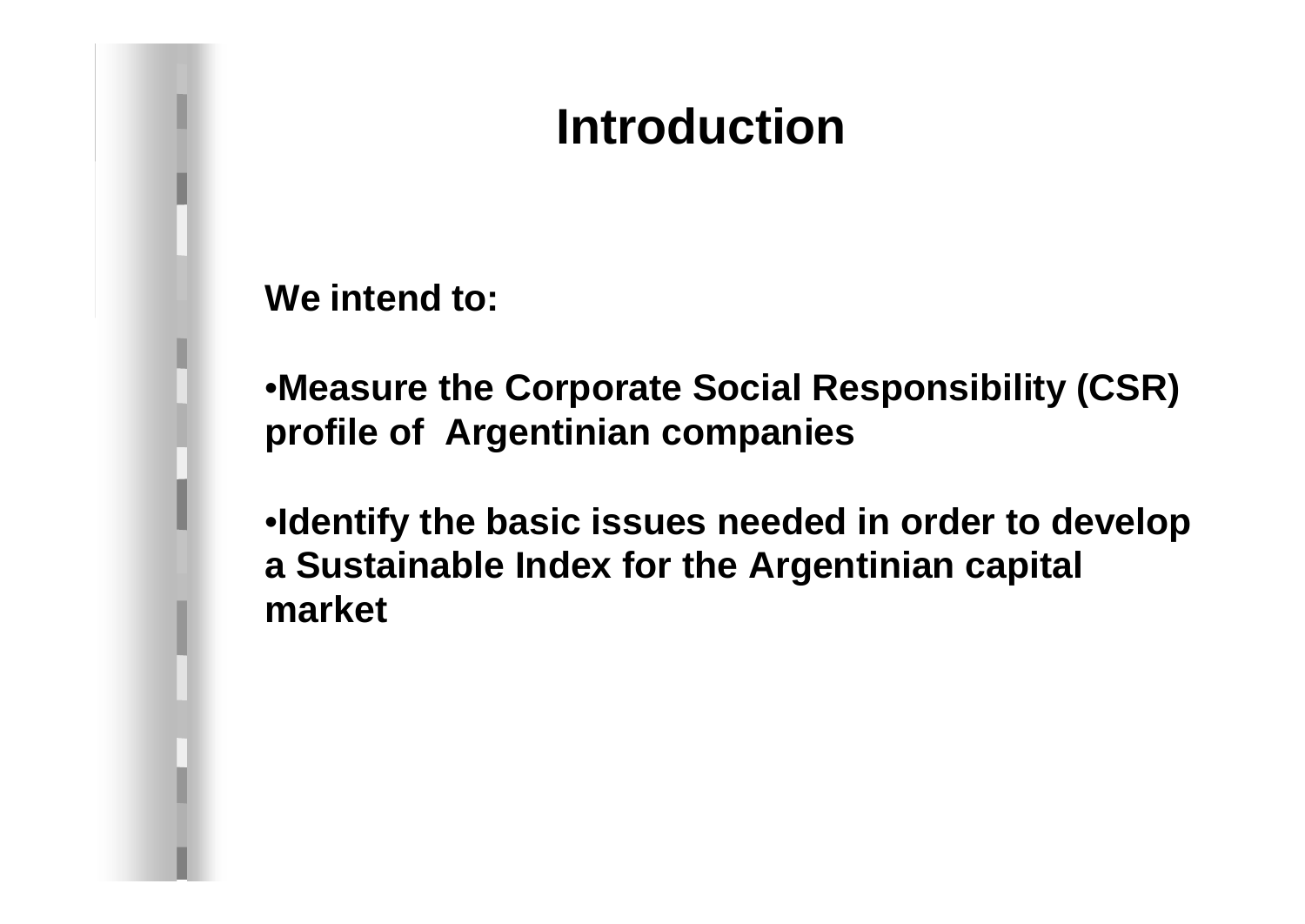## **What is CSR**

**OThere are very different definitions of CSR** 

**Some examples:** 

• **"Managerial style defined by an ethical relationship with all stakeholders", Ethos Institute, Brasil.**

•**"CSR is the responsibility that people, institutions and corporations have in order to promote the welfare of society..." Fundación Prohumana, Chile.**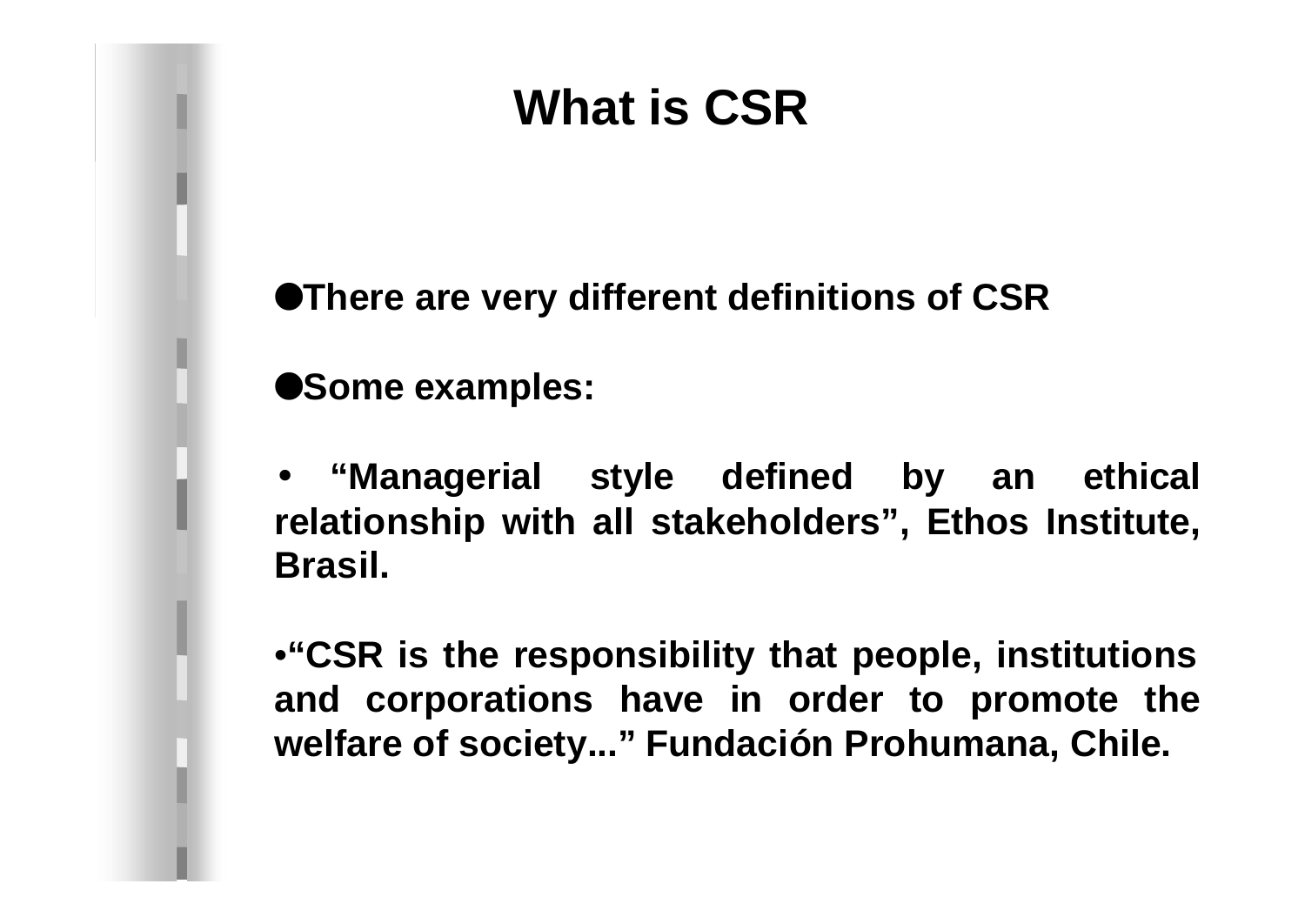#### **More CSR Definitions**

• **"Company relationship with each stakeholder, in order to sustainably enhance business performance and the quality of life of society as a whole" , "División RSE" de IDEA, Instituto Desarrollo Empresarial Argentino, Argentina.**

•**"Firm´s ability to sustainably manage Economical, Social and Environmental resources applied to its activity" , IARSE, Instituto Argentino de Responsabilidad Social, Argentina.**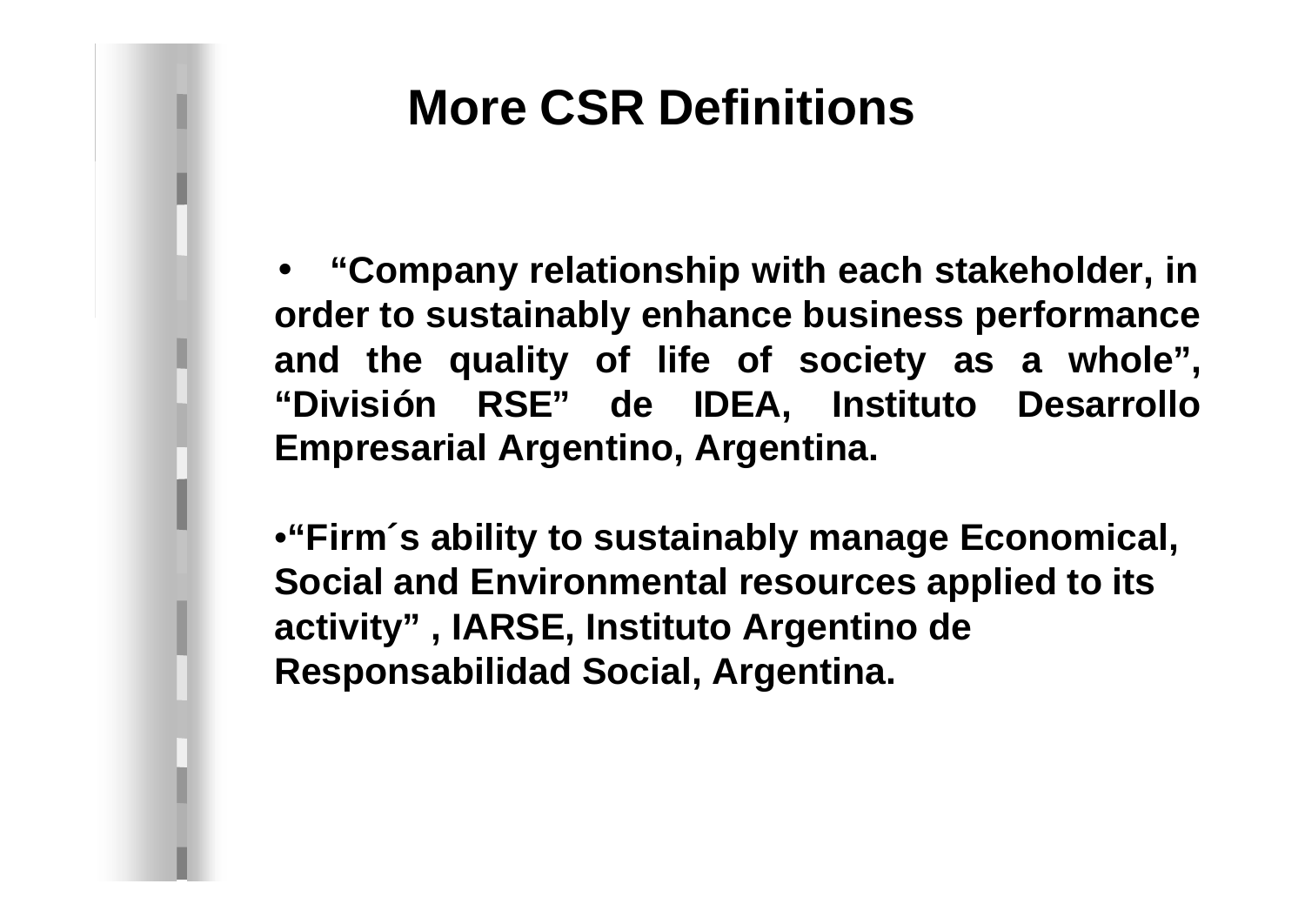## **Why CSR differs**

**OThere are some common factors OCSR concept varies along time and place OFor instance, not the same in Brazil, Chile OCSR is a novelty**  $\bullet$  **Society demands change along time**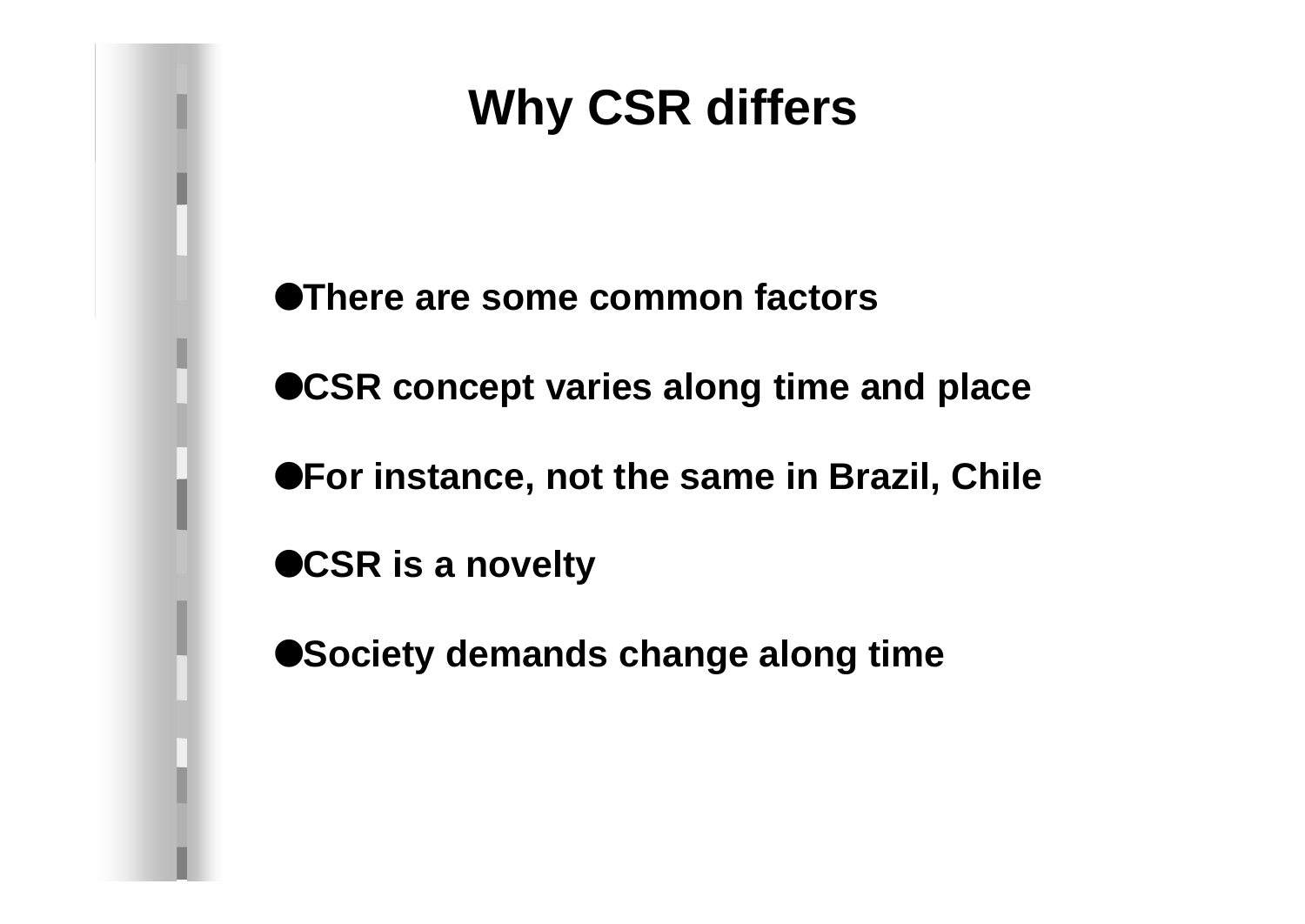## **Ian Davies´article**

 $\bullet$  **From The Economist, may 2005** 

l**Long term business impact of social issues**

 $\bullet$  **Examples of food industry and debate on obesity. Similar trends in tobacco, pharmaceutical industries**

l**"Billions of dollars ...(are)...put on stake"**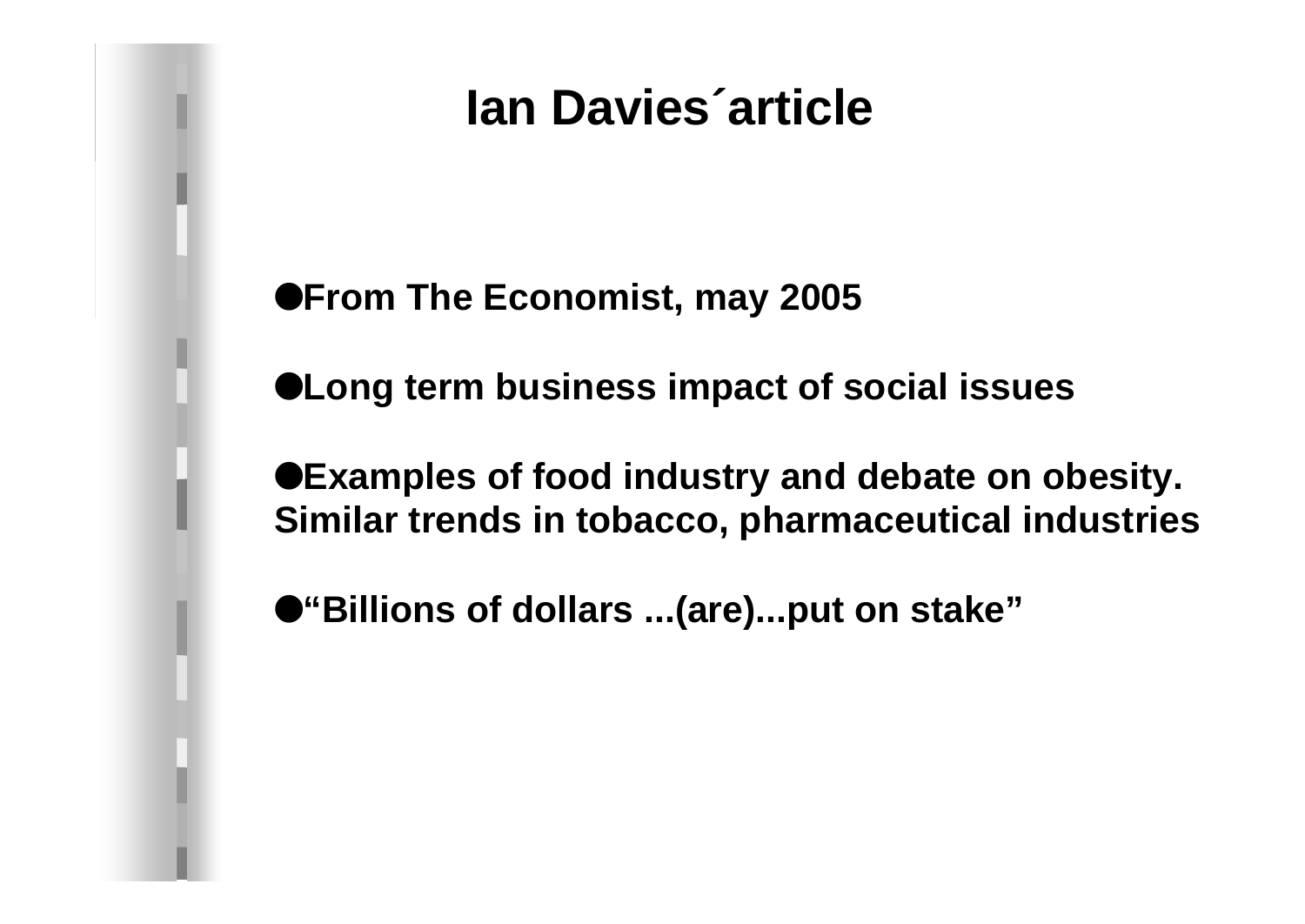## **A relative concept**

•**CSR is not absolute, but relative to societal demands and emerging society forces**

•**In LatAm, society more lenient to polluters if they offer working opportunities to community**

•**There is no CSR conceptual model valid for all places and circumstances**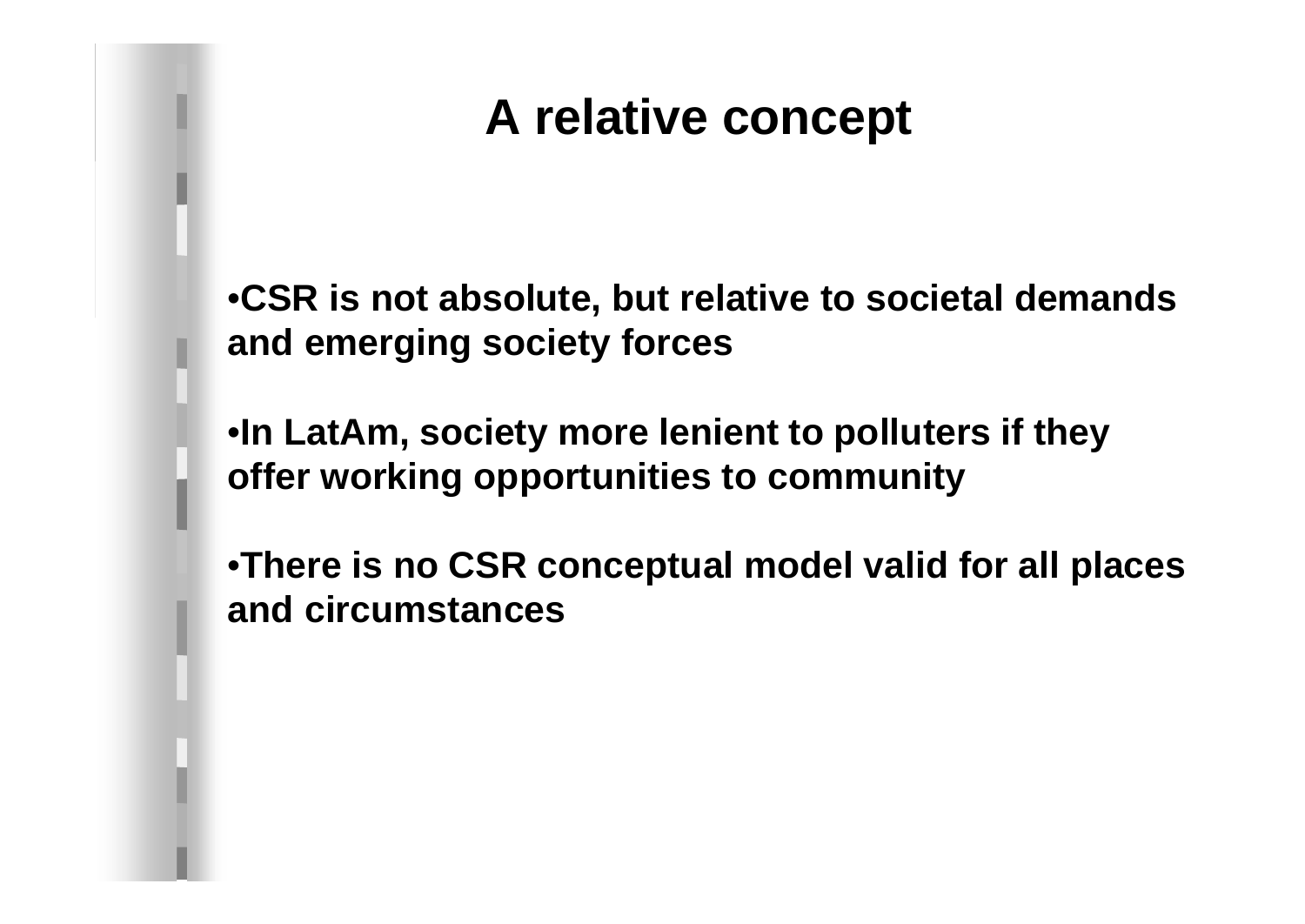## **Divided society**

•**The "society" or "community" is not a consolidated, homogeneous reality**

•**There may be contradicting, colliding demands in the same society**

•**Local examples: Esquel referendum (2003), Gualeguaychú riots (2005)**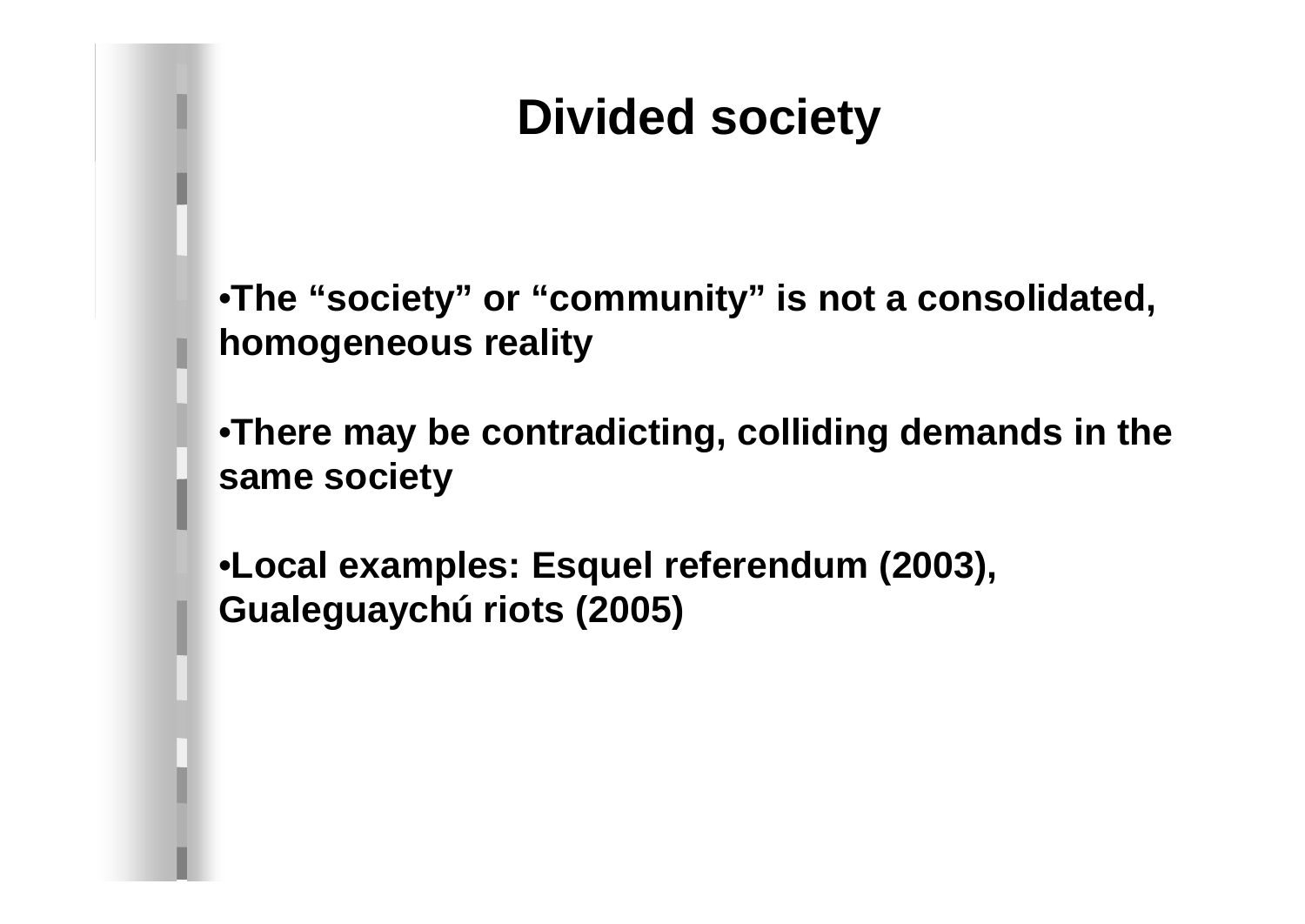#### **Problems when assessing CSR**

l**Which criteria is valid?**

l**Local vs. International views**

 $\bullet$ **Special/religious investment preferences** 

l**"Weighting of worries"**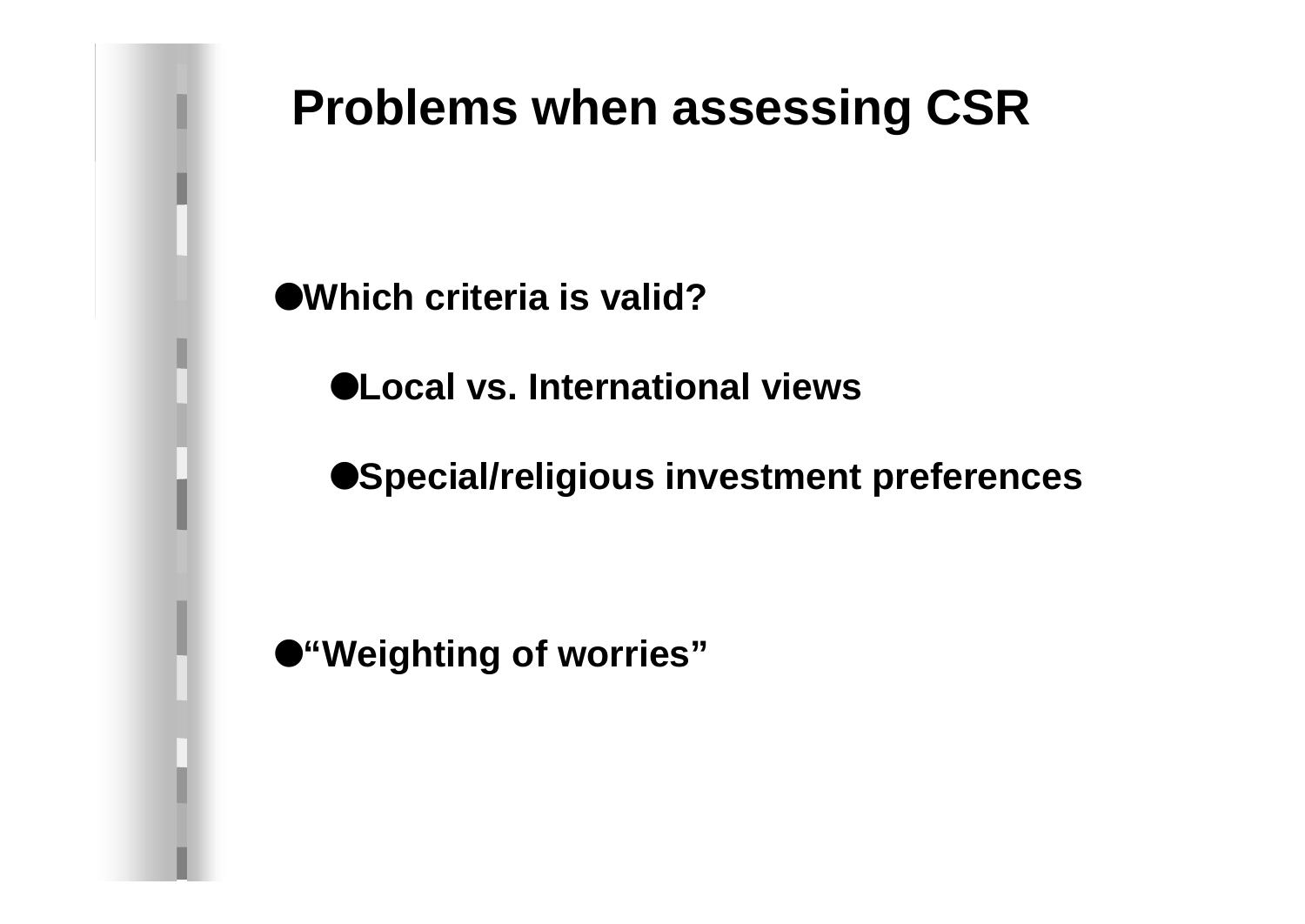#### **Argentinian Capital Market**

**Buenos Aires Stock Exchange:** 

l**Few stocks: hundred stocks**

 $\bullet$ **Highly illiquid** 

 $\bullet$  **Some stocks have double listing (in US)** 

 $\bullet$ **Scarce public information**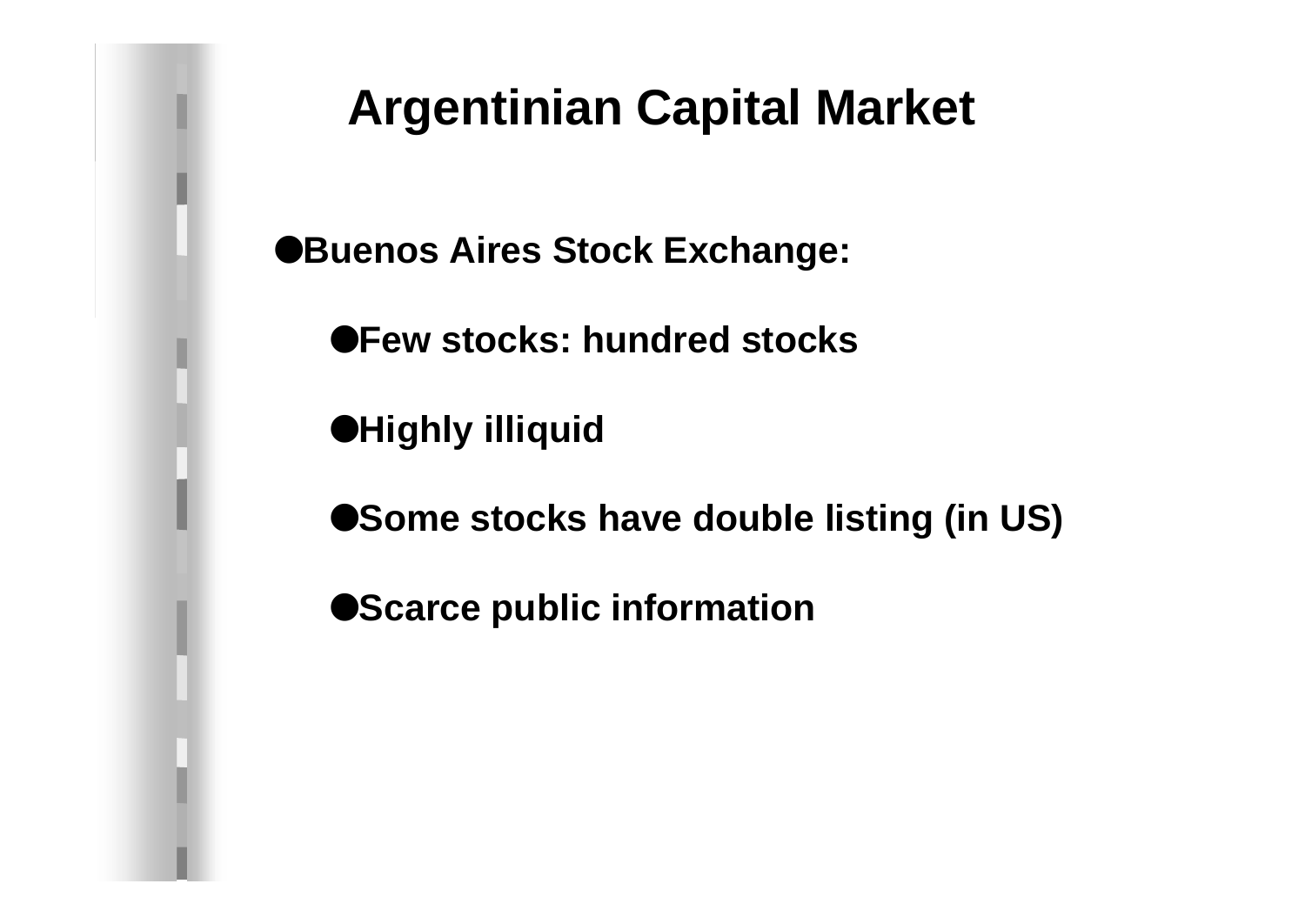## **Literature review**

l**Works by WRI (World Resources Institute)**

 $\bullet$ "Pure Profit", pulp industry in the US

l**"Changing Oil", energy industry worlwide**

l**Environmental exposure of each stock**

**OThis exposure, not included in historical beta** 

**OScenario building: Experts determine main risks, probability and outcome**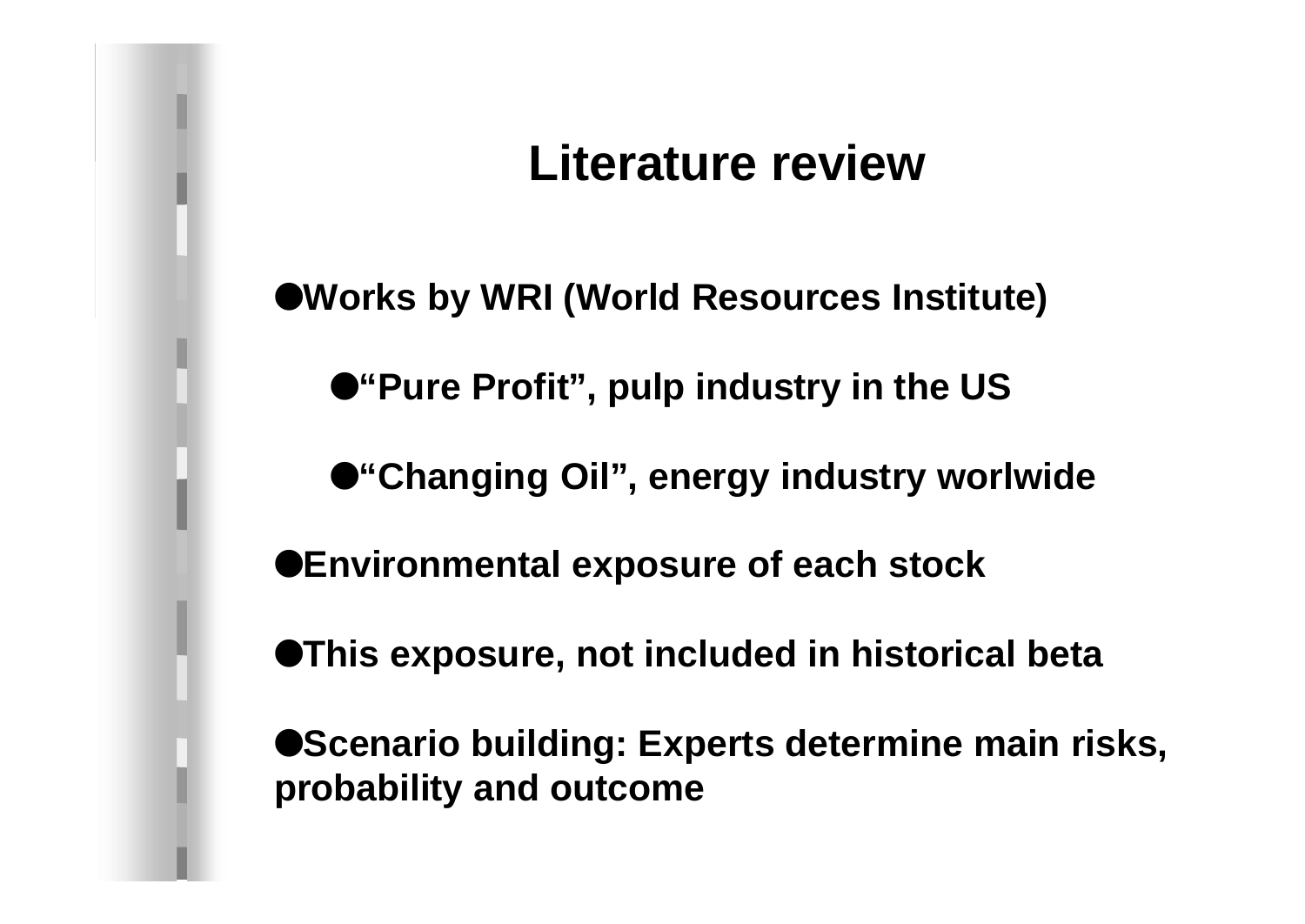#### **Literature review - cont.**

l**Sokya and Feldman**

 $\bullet$ **Environmental management systems** 

l**Environmental performance**

 $\bullet$  **Controlled and non-controlled signals** 

 $\bullet$ **Investors can take note of signals**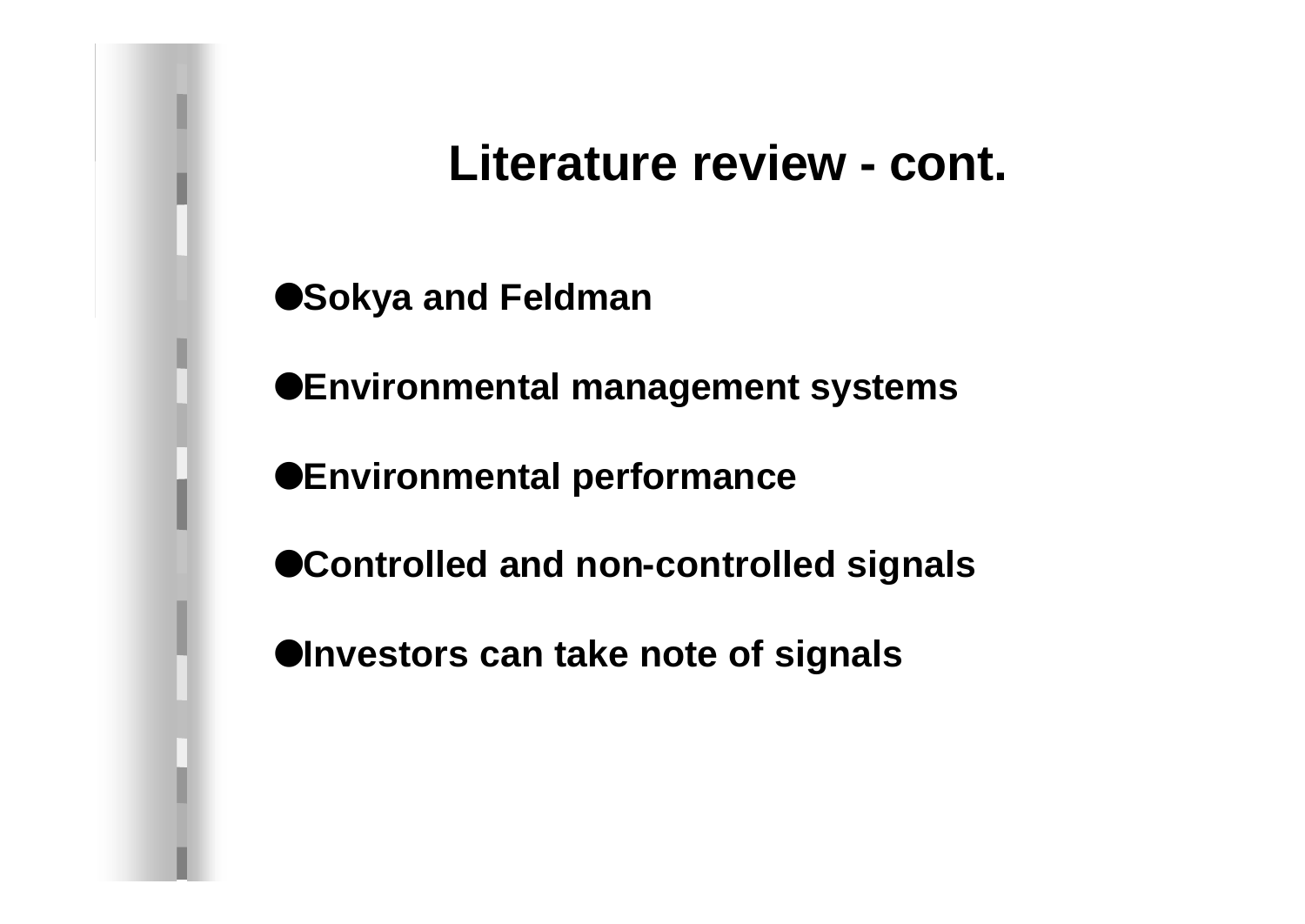## **What practitioners do**

l**KLD´s Domini indexes**

 $\bullet$ **Domini 400, first 400 US listed companies that rank first in a matrix of criteria**

 $\bullet$ **Information gathered via:** 

- **-Direct communications with company officers**
- **-Research bought for non US equities**
- **-Media news reviews**
- **-Public documents**
- **-Government and NGO information**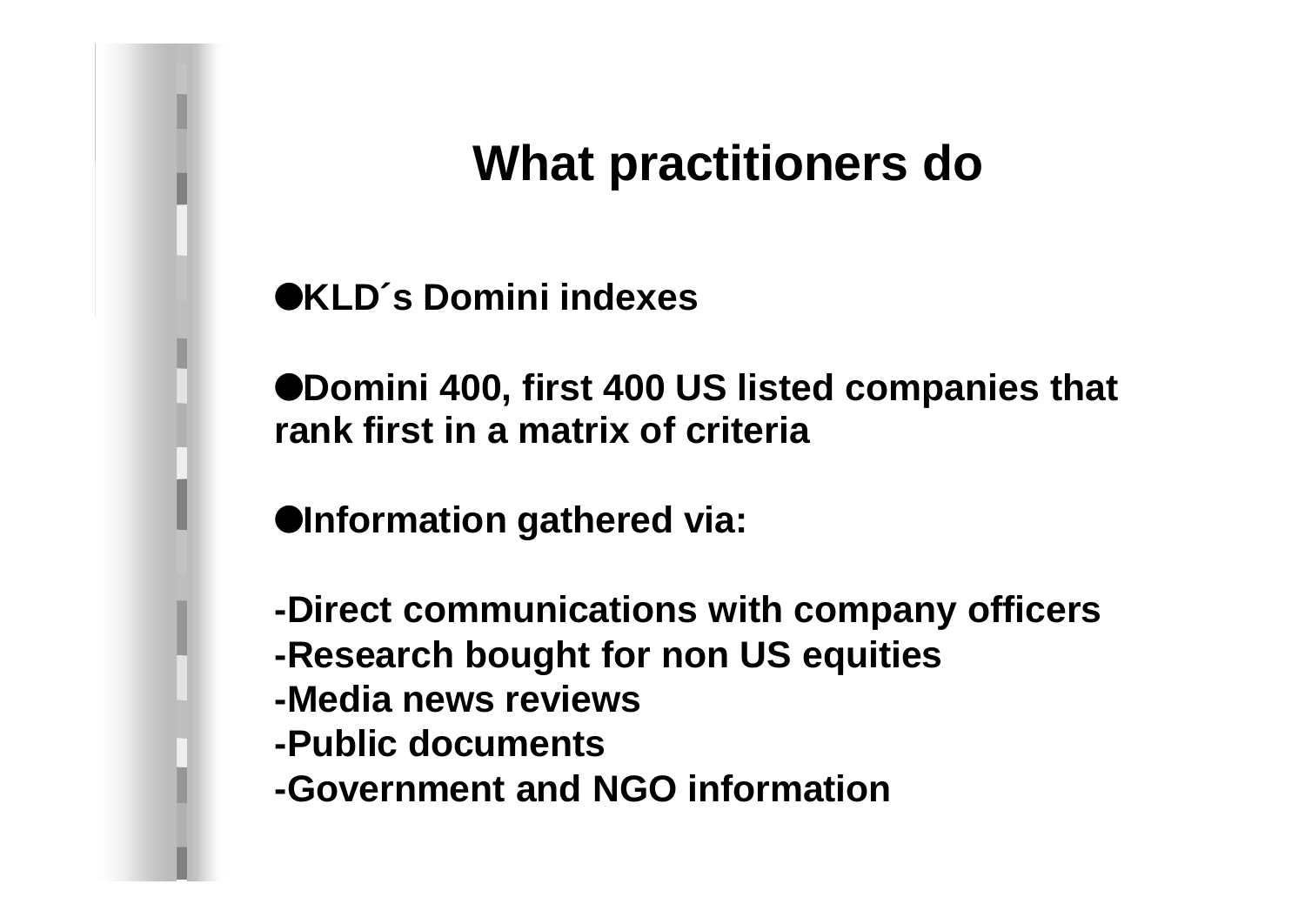## **What practitioners do- cont.**  $\bullet$ **Innovest Group**

l**"company´s ability to handle (CSR) risks is a powerful proxy...for overall management quality"**

**Olceberg balance sheet** 

l**Eco Value**

l**Human Capital**

 $\bullet$  **Stakeholder Capital** 

l **Sustainable Governance**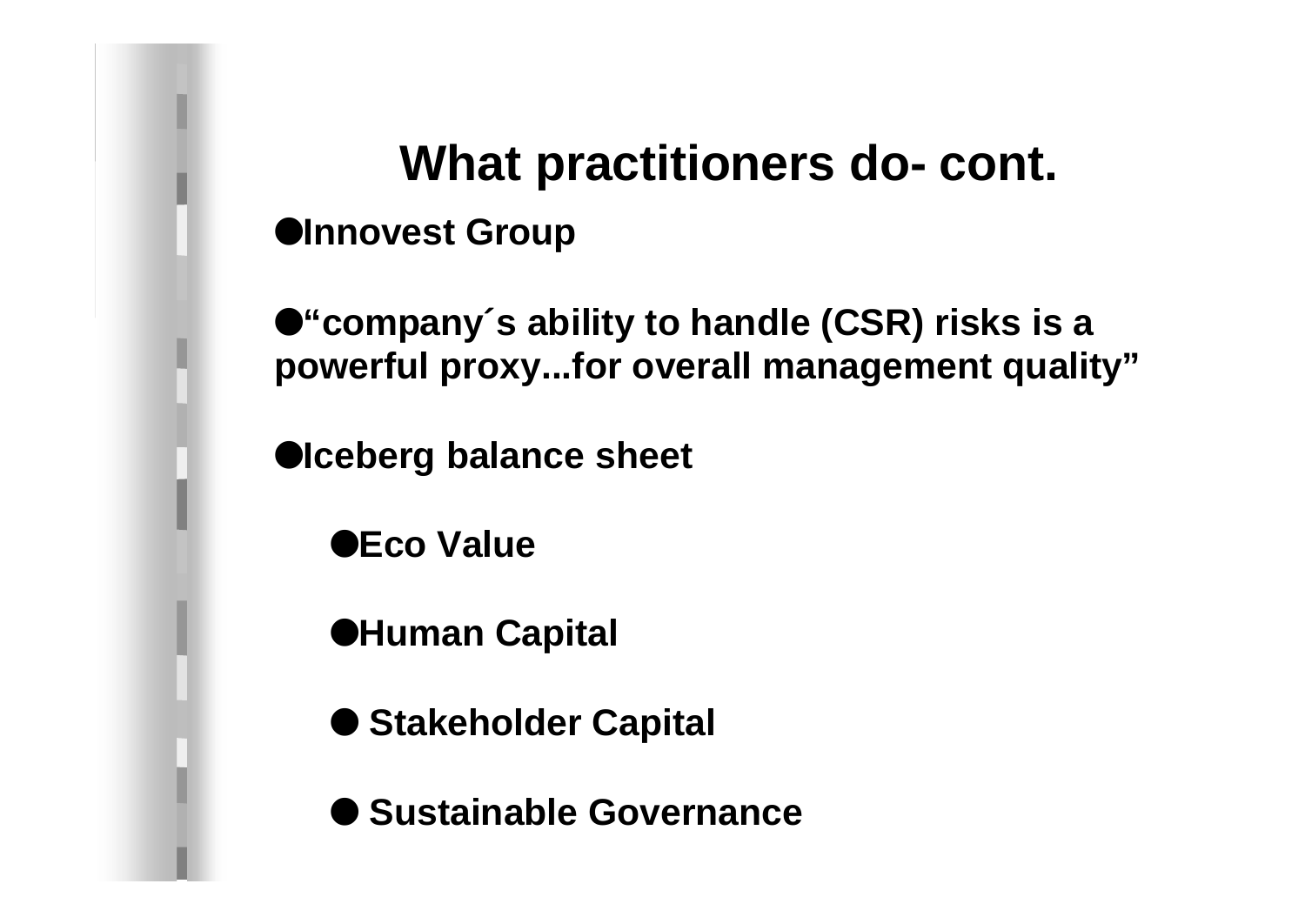## **What we are doing**

l**Research at UCEL, Rosario, Argentina**

**OReview public data on Argentinian public firms** 

**OThe possibility of CSR signalling from an investor point of view**

**We are not trying to prove relationship among CSR performance and financial performance**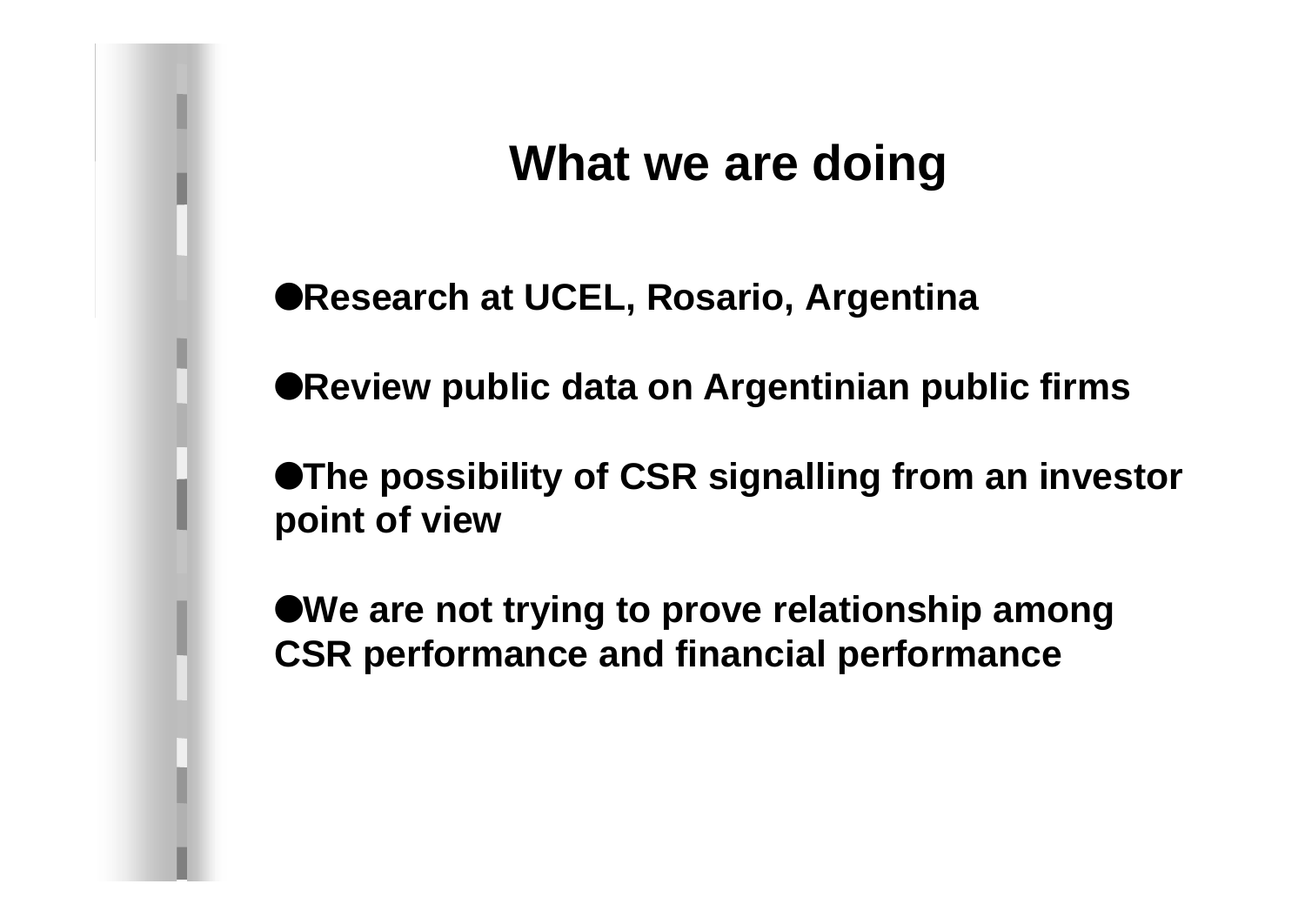## **Where to look for signalling cues**

- **ISO 14000 certifications.**
- **Participation in eco-labelling.**
- **Issuance of sustainable reports (environmental, social or triple-bottom line reports).**
- **Participation in Carbon-bond schemes.**
- **Participation in a formal social certification program.**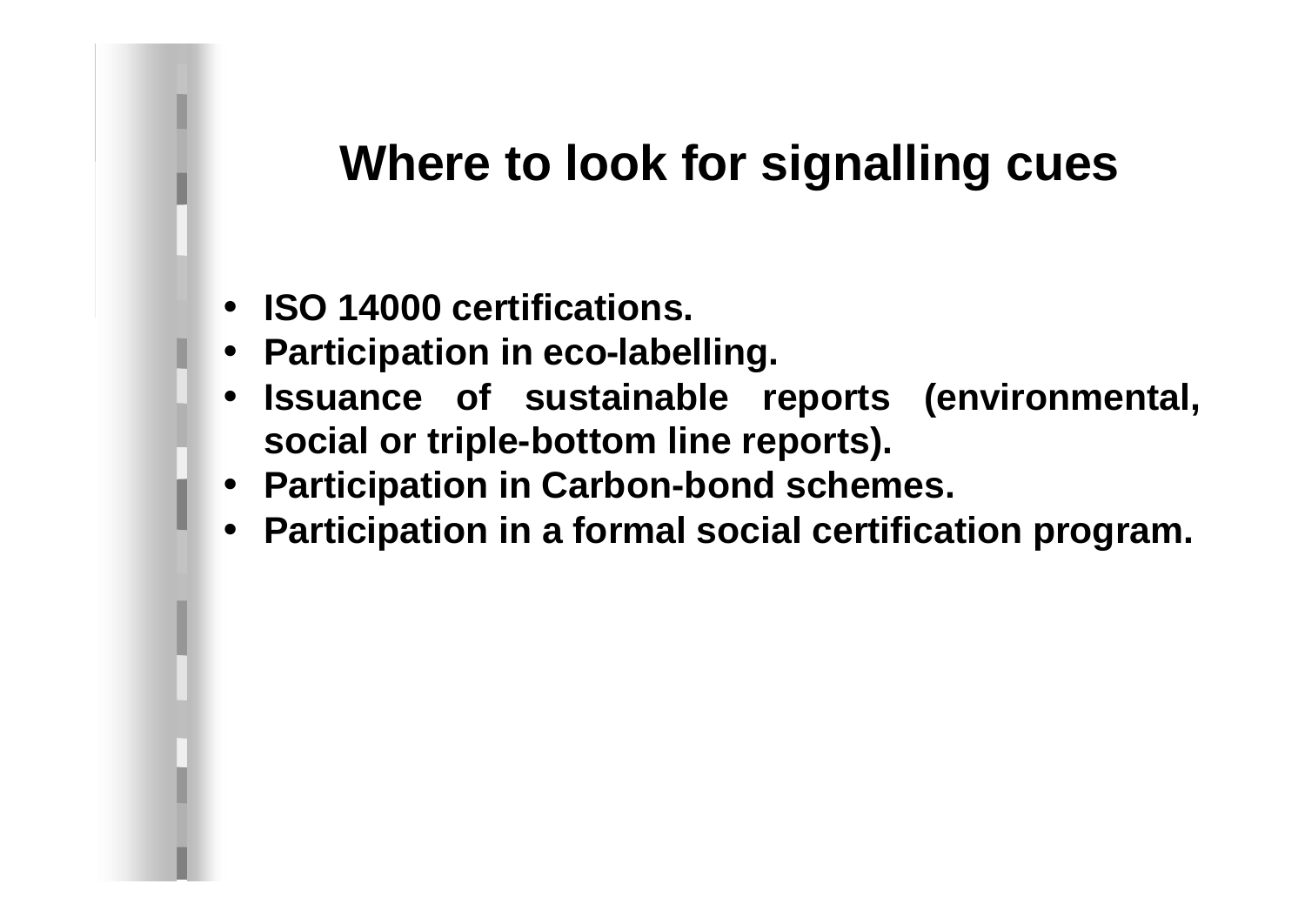#### **Next step**

•**We should define a set of attributes or classifying variables**

•**Each of these variables can assume different possible values** 

•**Analytical matrix - basis of discrimination** 

•**"More" or "less" responsible firms**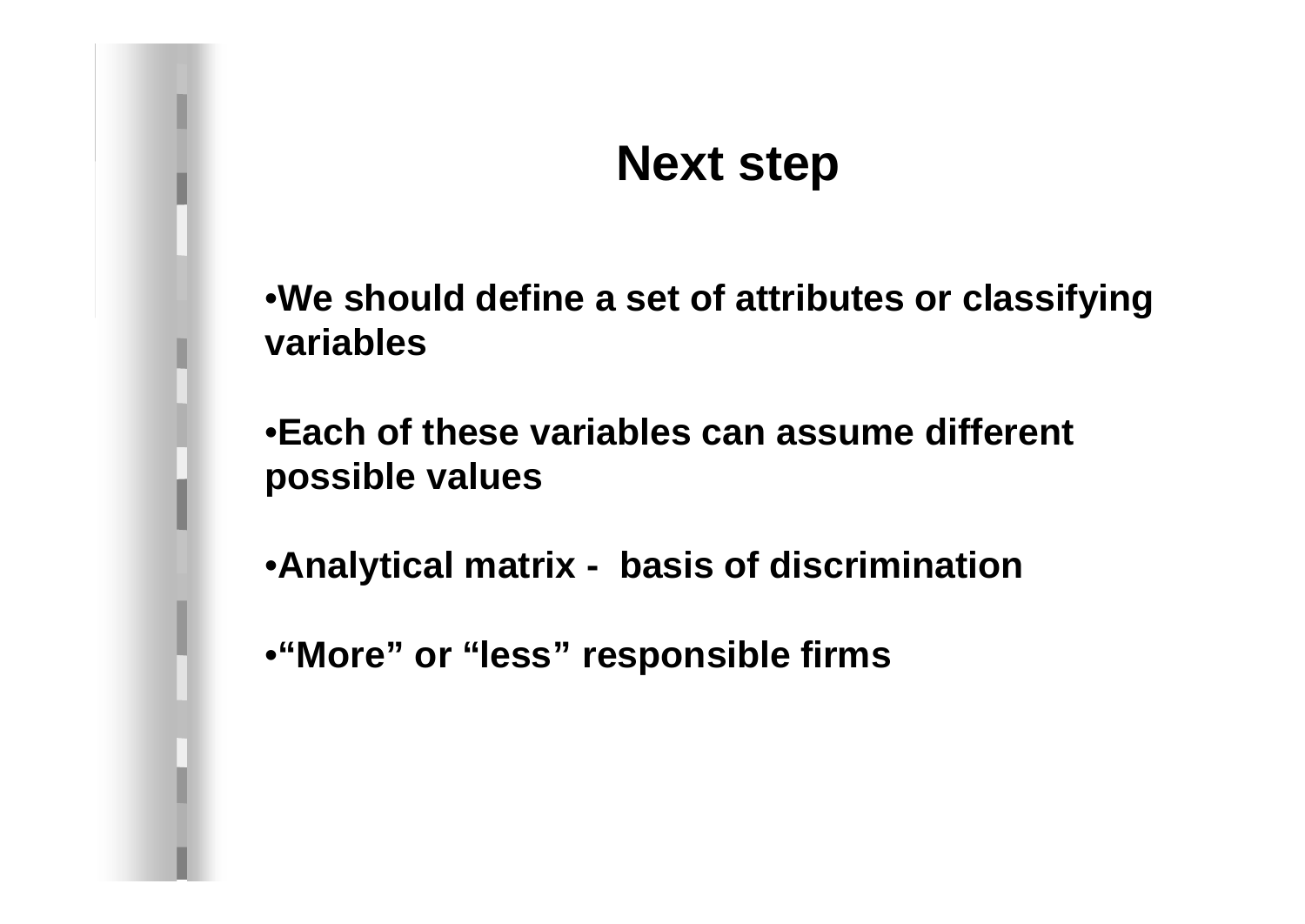## **Final outcome**

•**Opportunities and problems regarding the creation an "Argentinian Sustainable Index"**

•**Drawing from our research and the experience of other neighbouring emerging markets**

•**Critical analysis of challenges**

•**Action program, with necessary steps**